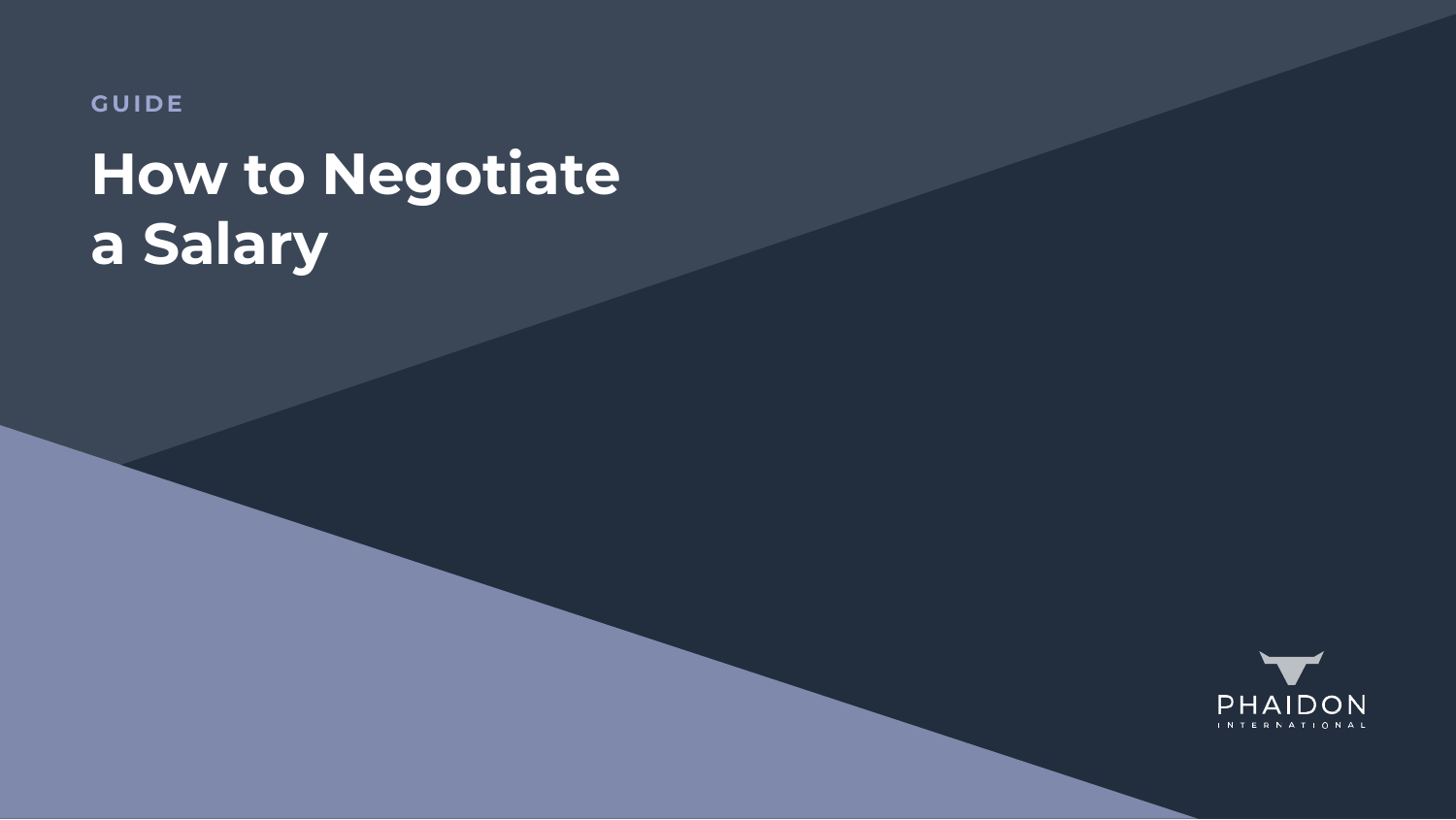Finding the perfect role can be a long and arduous road. Once you have found an employer that fits your requirements, and your skills and attitude fit perfectly for the job, hopefully it is time for an offer to come through.

In a perfect world, you get an offer that you would enthusiastically accept. However, if you are in a candidate-driven market, you may be in a position to negotiate salary and other benefits before you seal the deal.

Competition for talent is fierce. The pressure is on for hiring managers to secure the right candidate by offering an attractive compensation package, so if you are keen on the role, but you want to negotiate the salary, you need the skills to be able to do this. The aim of negotiating salary is not to find a compromise where both parties are dissatisfied, but find a balance where you both come out feeling valued and enthusiastic moving forwards. Negotiating a salary can be tricky, but this resource can give you the guidance and support you need in this scenario.



## **How to negotiate a salary**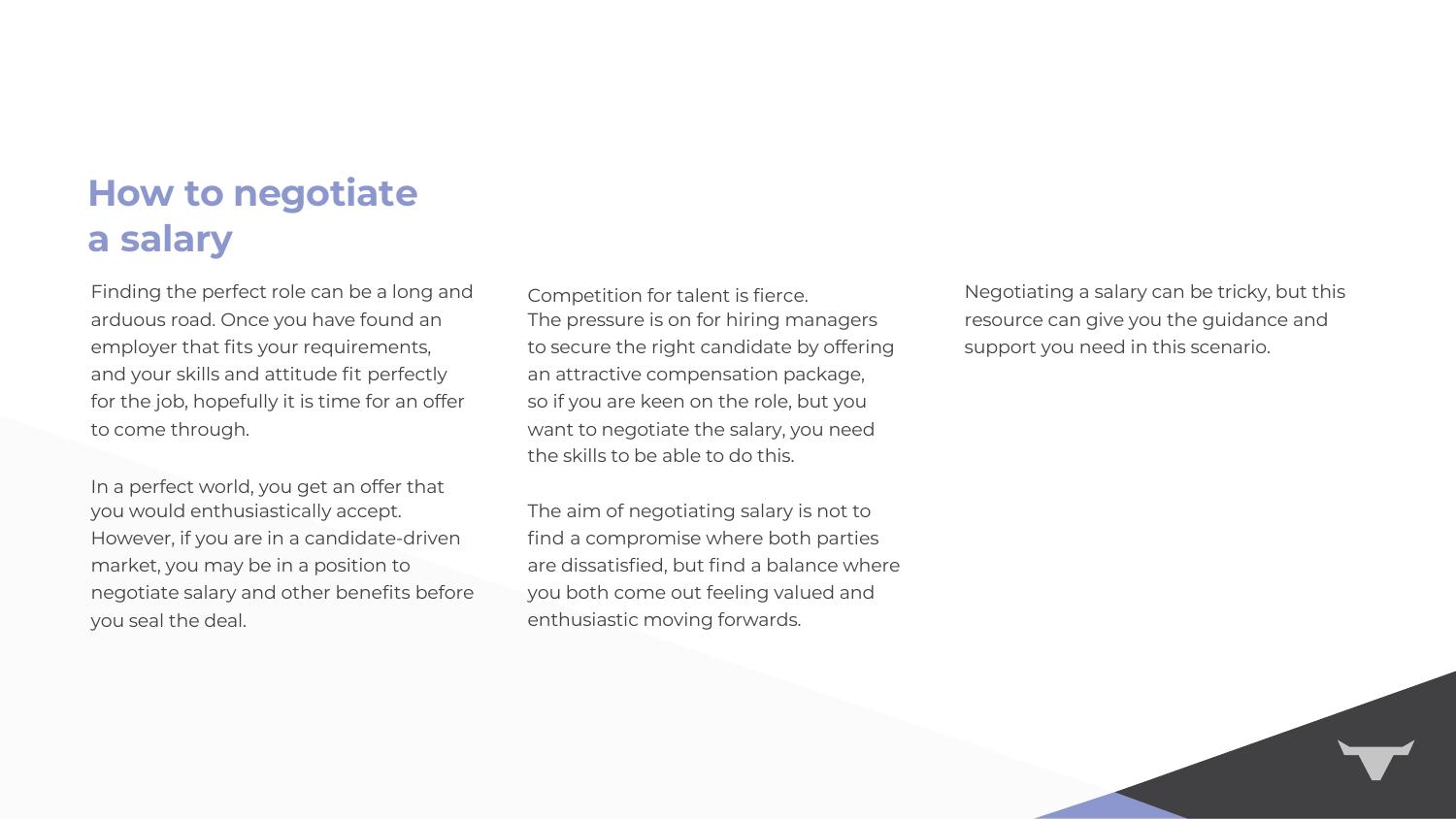Before you even apply for a role, check the advert and see if it included the upper limit of the salary. This could help you negotiate if you are an exceptional candidate. For context, a lower salary offer should still be in line with industry, and the upper limit is typically reserved for excellent, rare candidates who will offer extra value to the role.

## **Set your limits before you apply**



Hiring managers will consider several elements when deciding on the monetary compensation for a role. As a candidate, it's always good to bear these in mind so you know where you stand when it comes to negotiating. The next step is to internally evaluate your pay structure. Before searching for external information, it's important to benchmark your salary against the industry standard - platforms such as Glassdoor, OECD, Salary.com, and Indeed Salary Tool, can help identify pay scales. An internal assessment into current employee salaries at your prospective company can also minimize any pay disparities.

#### **Internal & external salary reviews**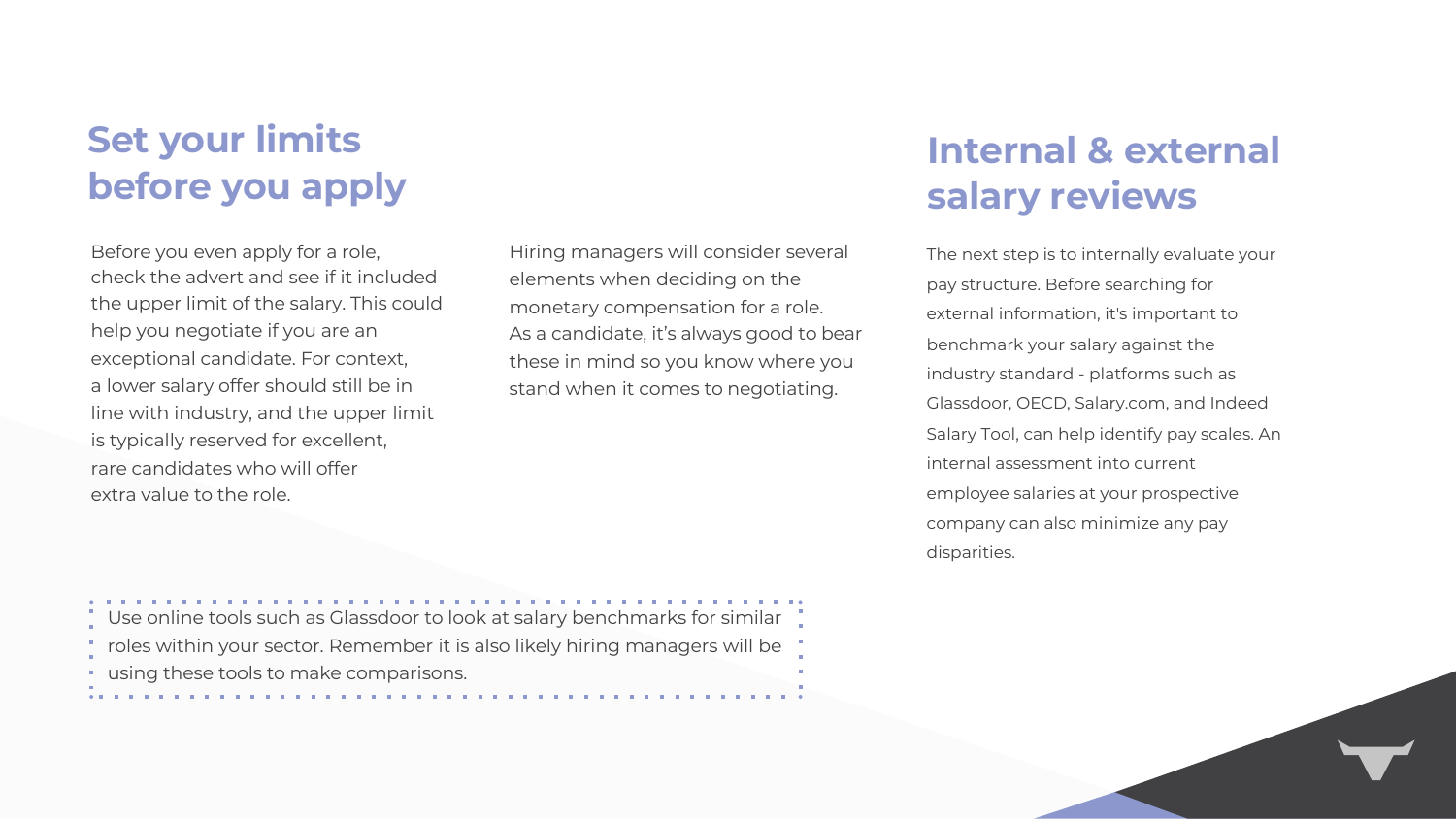From an external perspective, factors such as living costs, geographical location, labor market conditions, years of experience, company size, among others, should be taken into consideration with a salary calculation. Having this information to hand helps to negotiate a competitive salary that is within the market average. By working with a talent expert, they can find out your professional worth from the get-go, so you know exactly what you bring to the table.

 $\bullet$  The seniority of the position of the position of the position of the position of the position of the position of the position of the position of the position of the position of the position of the position of the pos

 $\bullet$  The current labor matrix

 $\bullet$ 

 $\bullet$  The skills required for the  $\mathcal{I}$ 

Contact us today and work with an expert.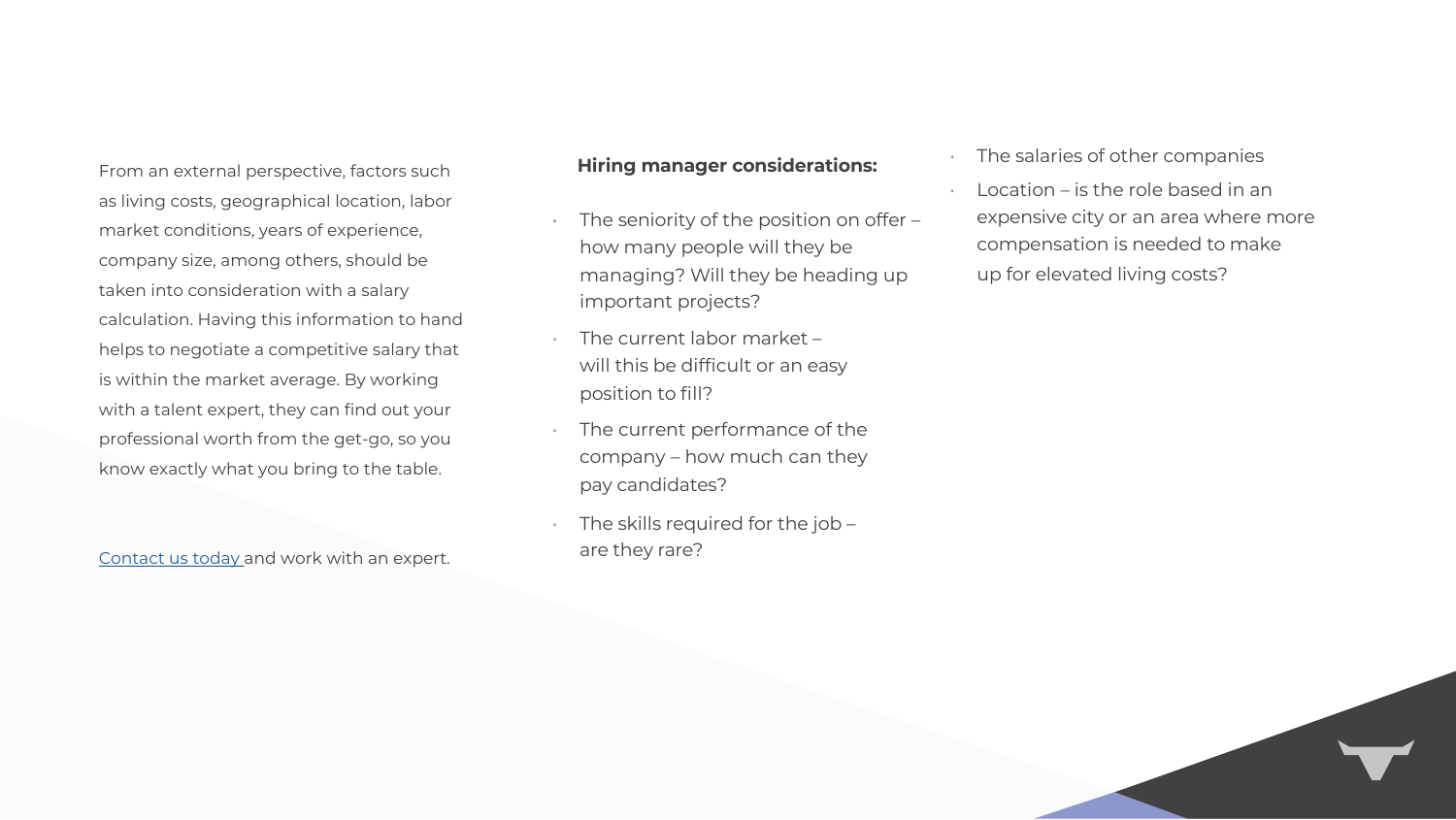## **Revealing your current salary**

You are under no obligation to tell a hiring manager your current salary, but there is no harm in being asked.

This information is important when negotiating salary, for example if your current salary is higher than the upper negotiating position, then you may question if the role is right for you.

Discussing your current salary is best done early on in the interviewing process for that very reason. It allows hiring managers to root out candidates that don't meet salary expectations, and vice versa for you.

## **A fair offer**

Most professionals expect at least a 20% pay rise when seeking a new position unless they are making a career change.

However attractive a new position is, and however great the benefits are, salary is likely to be the main motivating factor for taking a role, so you need to be offered a fair package, that reflects your skills and experience.

A very high offer can also be a little off-putting. As a candidate, you may worry that the offer seems a little desperate and you might second-guess why they are offering a high figure.

If the offer is fair, but you were expecting a bit more, it is important to honest and open. Know your worth and reiterate your USP's and skills.

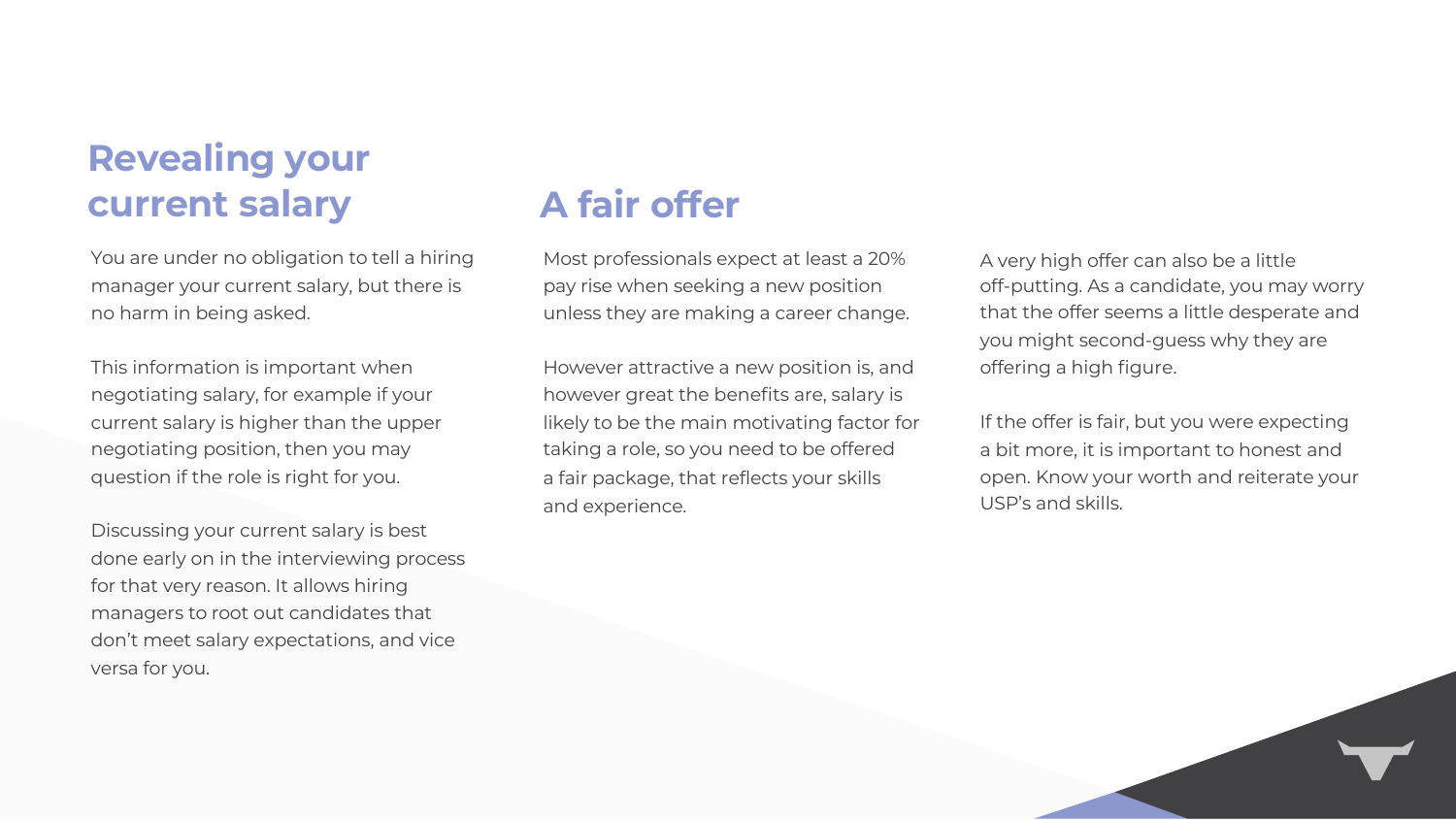#### **Competition**

Often hard-to-find candidates are in multiple processes, and therefore you may have some leverage in being upfront about this. Remain polite and professional, but explain the situation, and you might find yourself receiving a final and best offer, and much quicker too.

## **Consider benefits**

Some benefits can also be very attractive, so if a company isn't able to completely match your salary expectations, consider the other benefits on offer.

These could include additional annual leave, flexible working, more professional development, and a positive company culture.

Statistics such as staff retention and employee testimonials can also help you build a bigger picture of the company and the type of atmosphere it fosters, so make sure to check in on those factors.

Perks such as free gym memberships, funding for travel to work, subsidised lunches, great offices and social opportunities can also be compelling reasons to choose a role based on your priorities.

Such benefits can help you save money, cut down on stress and enjoy the role more, which can be very appealing during negotiations.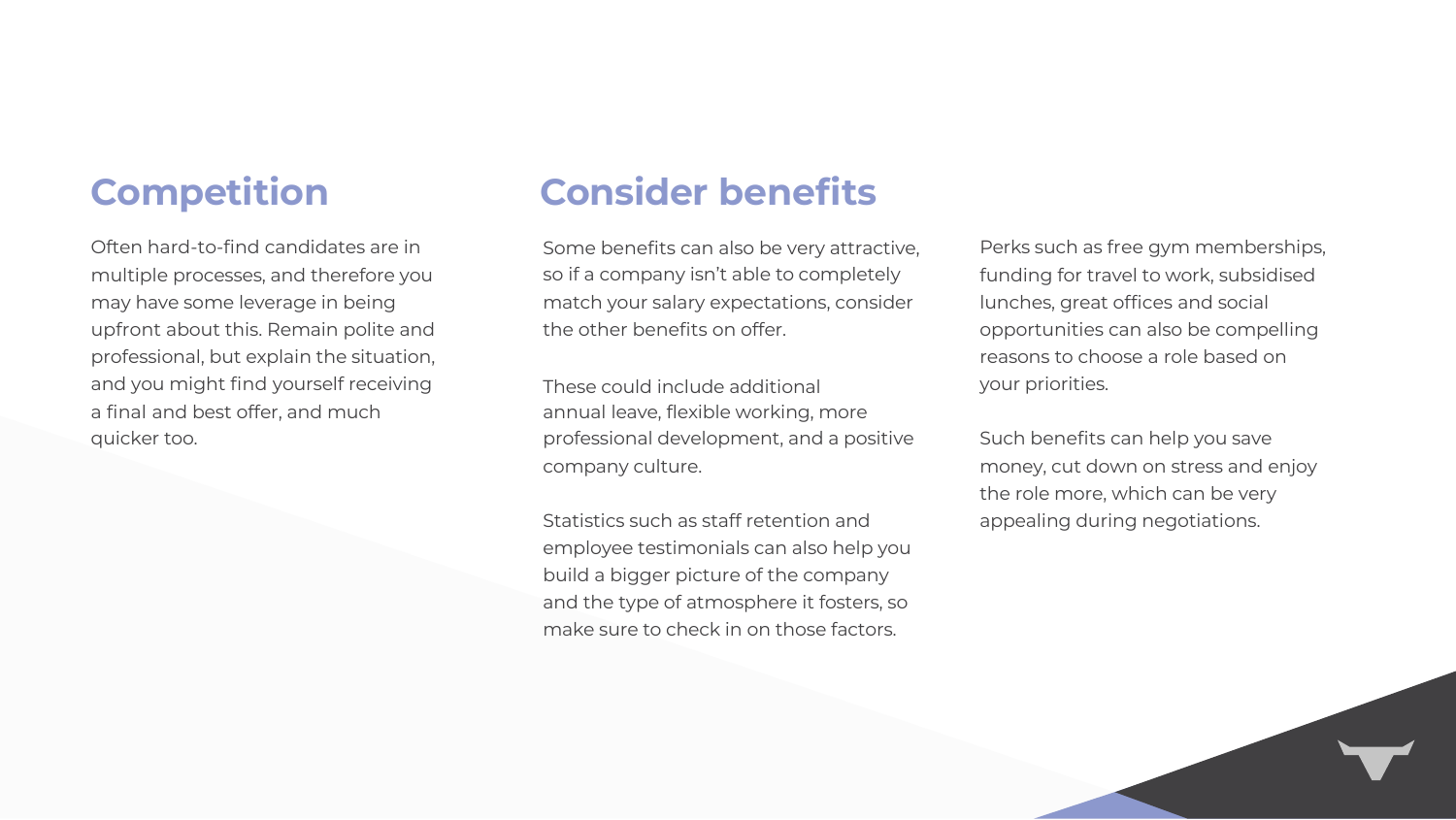#### **Alternative monetary benefits**

 $\bullet$  and it is vitalized by

 $\bullet$  Sharing  $\bullet$ 

There are many alternatives if you are not getting to where you want to be in terms of salary. Consider:

- Performance related bonuses or commission. Agree on a bonus / commission if certain targets and milestones are hit.
- A signing bonus a one off signing bonus rather than a higher salary bracket often satisfies both parties. It shows enthusiasm for wanting to onboard you quickly as well.